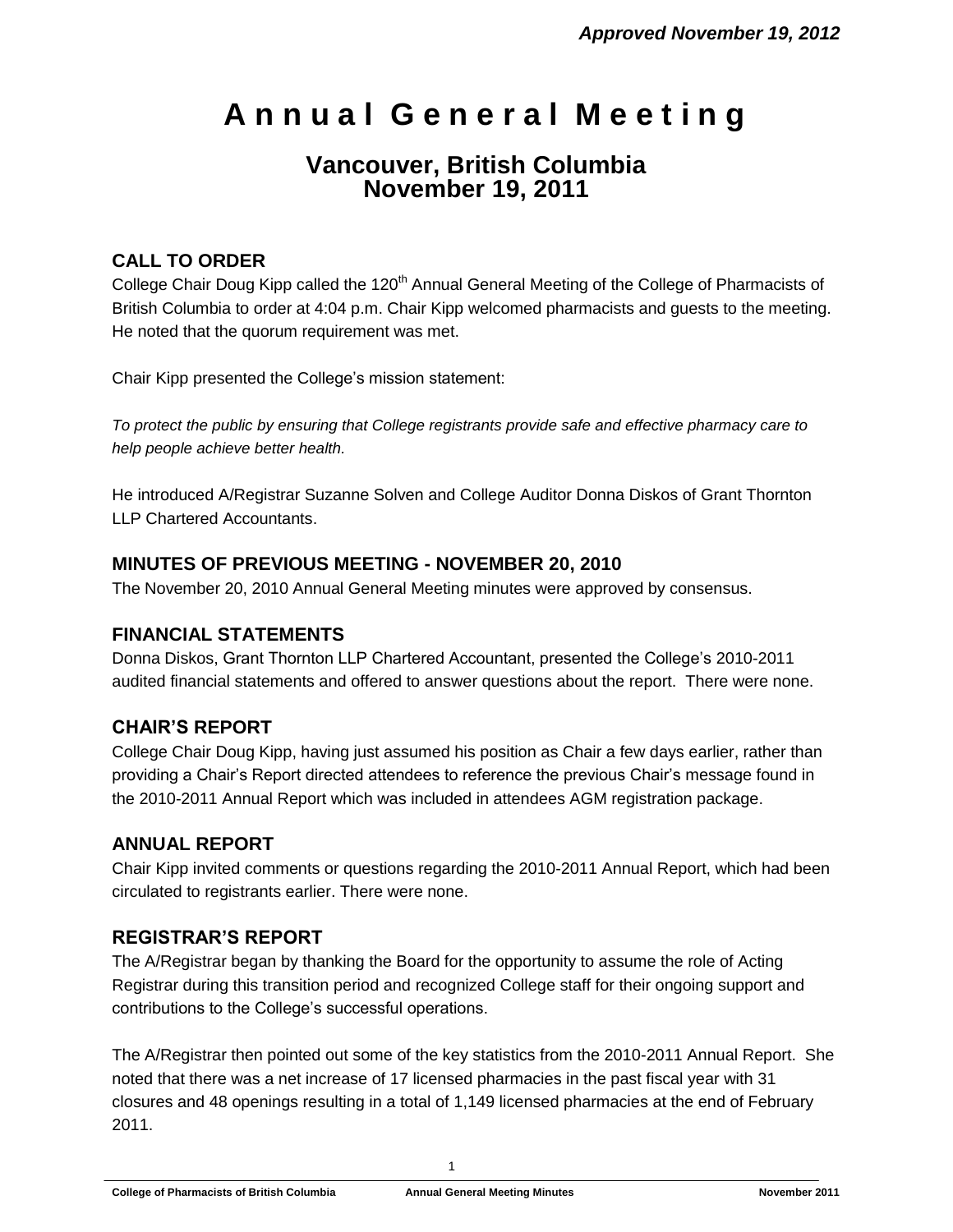The net increase in pharmacists in the fiscal year was 264, bringing the total of registered pharmacists at the end of February 2011 to 4,835. Of the approximately 350 "new" pharmacists that registered with the College in the fiscal year only about 155 were UBC graduates. This is consistent with previous years.

Finally, she noted that 416 pharmacy technician pre-registration applications had been processed in fiscal 2010-2011.

### **REPORT OF BOARD ELECTIONS**

The A/Registrar reported on the resent Board elections explaining that elections had been held this Fall in Districts 1, 3, 5, 7, for pharmacists and that for the first time ever, for pharmacy technicians in the newly formed District 8. It was noted that the newly elected Board members will serve for a 2 year term ending at the beginning of the November 2013 Board meeting.

The 2011 – 2013 Board members were introduced to the AGM participants and asked to stand to be recognized:

> Agnes Fridl Poljak, District 1 Board Member Blair Tymchuk, District 3 Board Member Robert Craigue, District 5 Board Member Jerry Casanova, District 7 Board Member Onnolee Osbourne, District 8 Board Member

The remaining College Board members including government appointees were then introduced to the AGM participants and asked to stand to be recognized:

> Bev Harris, District 2 Board Member (Vice-Chair) Doug Kipp, District 4 Board Member (Chair) John Hope, District 6 Board Member (not in attendance) Jeff Slater, Government Appointee Penny Denton, Government Appointee Kris Gustavson, Government Appointee John Scholtens, Government Appointee

#### **AWARDS Chair Plaques**

The A/Registrar presented past Chair Randy Konrad with a plaque for his service as Chair of the College of Pharmacists from November 2010 to November 2011 and was thanked for his many contributions.

#### **Volunteer Honour Roll – Gold Certificate**

Chair Kipp then presented the Gold Certificate(s) explaining that Gold Certificates are awarded each year to the College volunteer(s) who made an outstanding contribution to the profession during the year as a result of their volunteering. He then acknowledged this year's recipients Bal Dhillon and Ray Jang and asked them to come forward to receive their certificate.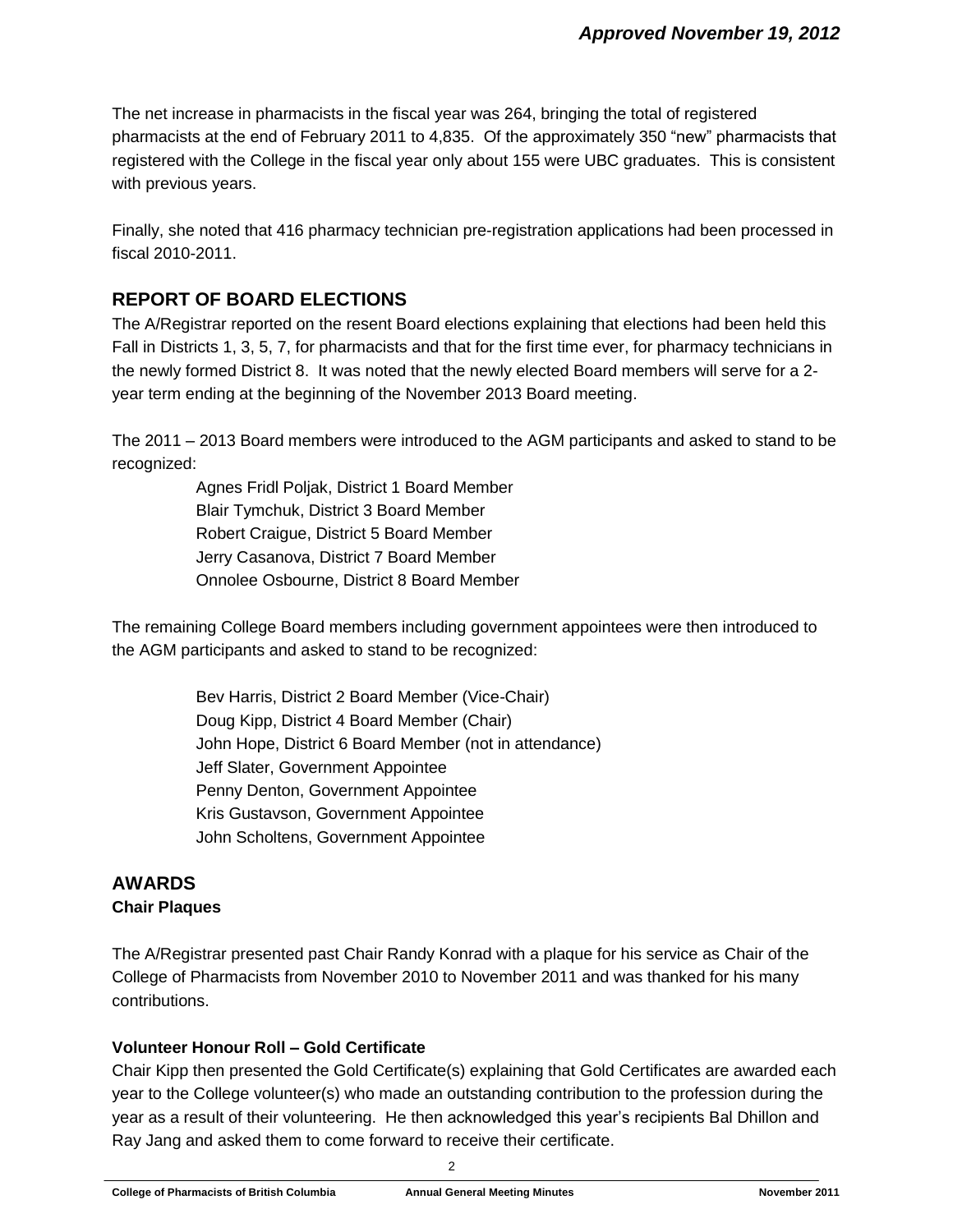Bal was recognized for her service as a member of the College Pharmacy Technician Task Group and in particular for her contribution as the Pharmacy Technician Observer to the College Board.

Ray was recognized for his service as a member of the Board of Examiners, the Pharmacy Examining Board of Canada, and in particular for his contributions as Chair of the Registration Committee.

#### **RESOLUTIONS**

Chair Kipp advised that two resolutions had been submitted to the College and circulated to registrants on October 7, 2011. No late resolutions were received by the deadline of 5:00pm on September 16, 2011 and no resolutions are accepted from the floor at the AGM.

Chair Kipp invited Lori DeCou, Communications Director to explain the voting process, including information on how to vote online which was new this year to the process. It was explained that an audio recording of the presentation and discussion on each of the resolutions would be done and following the AGM an email would be sent to all registrants who had not voted 'live' during the AGM inviting them to listen to the audio file and vote online. Following the online voting a tally of the online votes and live ballot votes would be done with the results emailed to all registrants.

Chair Kipp reminded registrants that while the College Board will give careful consideration, at their next scheduled Board meeting, to resolutions brought forward at an AGM, the Board cannot be bound by the outcome of the resolution(s) due to the potential for conflict with the Board's overriding duty to serve and protect the public.

As none of the registrants who submitted resolution #1 were in attendance at the AGM Chair Kipp introduced the resolution and invited comments.

#### **Resolution 1**

*Submitted by Janna Dzuris, Duncan Mackay, Stuart Howes*

#### **BE IT RESOLVED:**

*All registrants of the College of Pharmacists should be allowed to vote by the following means: in person, by proxy, by telephone, by fax with information for and against the resolutions.*

Following a discussion on the resolution, the vote was called and Chair Kipp directed attendees to mark their individualized ballot that they had received in their AGM registration package.

Chair Kipp invited Corrine Wilson, one of the registrants who had submitted resolution 2, to present the resolution.

## **Resolution 2**

*Submitted by Corrine Wilson, Louise Dynna, Steven Robinson*